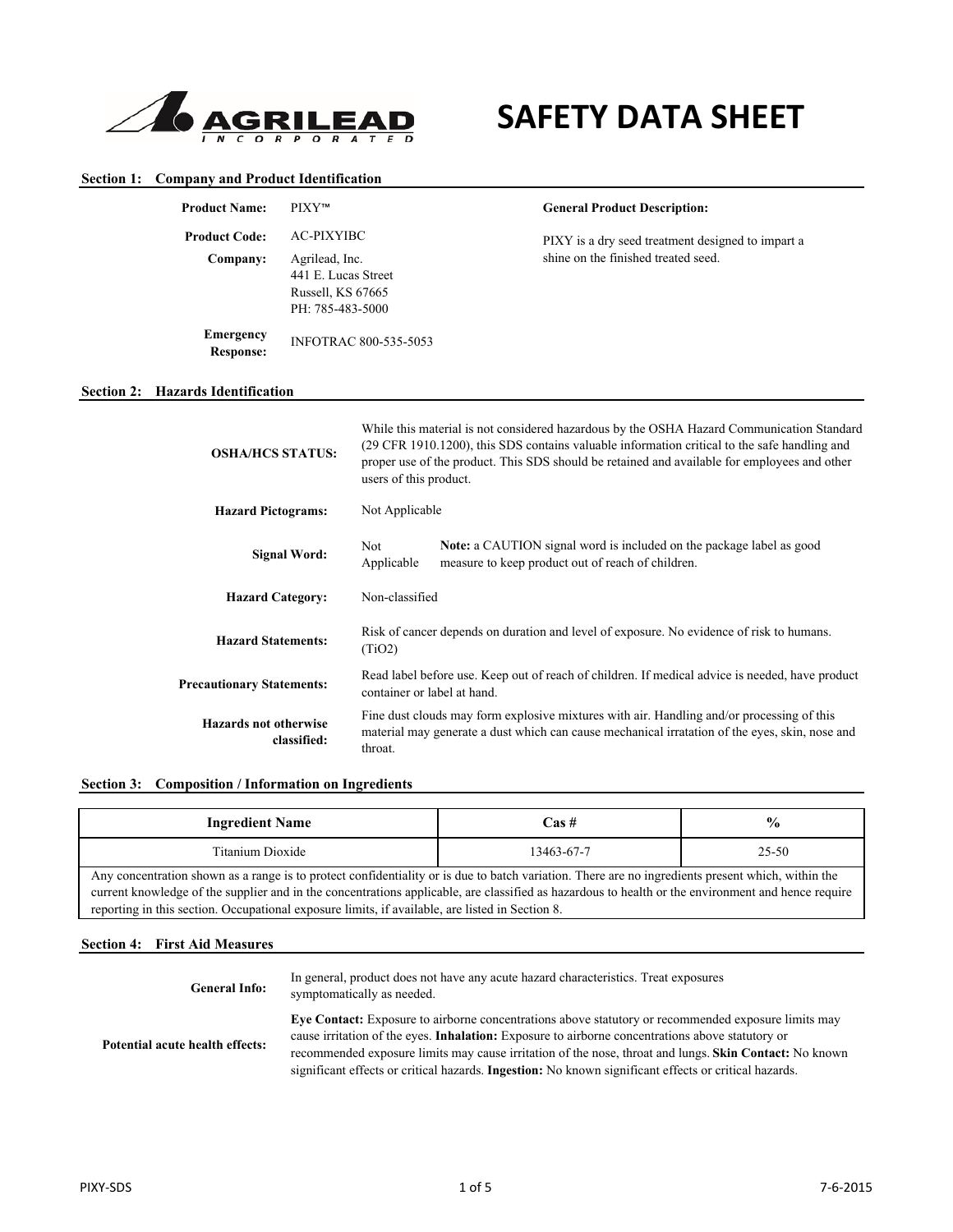| <b>FIRST AID</b><br>If ingested: | Wash out mouth with water. Remove victim to fresh air and keep at rest in a position comfortable for<br>breathing. If material has been swallowed and the exposed person is conscious, give small quantities of water<br>to drink. Do not induce vomiting unless directed to do so by medical personnel. Get medical attention if<br>symptoms occur. |
|----------------------------------|------------------------------------------------------------------------------------------------------------------------------------------------------------------------------------------------------------------------------------------------------------------------------------------------------------------------------------------------------|
| <b>FIRST AID</b>                 | Remove victim to fresh air and keep at rest in a position comfortable for breathing. Get medical attention if                                                                                                                                                                                                                                        |
| If inhaled:                      | symptoms occur.                                                                                                                                                                                                                                                                                                                                      |
| <b>FIRST AID</b>                 | Immediately flush eyes with plenty of water, occasionally lifting the upper and lower eyelids. Check for and                                                                                                                                                                                                                                         |
| Eve contact:                     | remove any contact lenses. Get medical attention if irritation occurs.                                                                                                                                                                                                                                                                               |
| <b>FIRST AID</b>                 | Flush contaminated skin with plenty of water. Remove contaminated clothing and shoes. Get medical                                                                                                                                                                                                                                                    |
| Skin contact:                    | attention if symptoms occur.                                                                                                                                                                                                                                                                                                                         |
| <b>Note to Physician:</b>        | Treat symptomatically. Contact poison treatment specialist immediately if large quantities have been<br>ingested or inhaled.                                                                                                                                                                                                                         |
|                                  |                                                                                                                                                                                                                                                                                                                                                      |

# **Section 5: Fire Fighting Measures**

| <b>General Info:</b>                 | No specific fire or explosion hazard.                                                                       |
|--------------------------------------|-------------------------------------------------------------------------------------------------------------|
| <b>Extinguishing Method</b> /        | Use an extinguishing agent suitable for the surrounding fire. There are no known extinguishing media that   |
| Equipment:                           | are unsuitable for use around this product.                                                                 |
| Special protective actions for fire- | Promptly isolate the scene by removing all persons from the vicinity of the incident if there is a fire. No |
| fighters:                            | action shall be taken involving any personal risk or without suitable training.                             |
| <b>Special protective</b>            | Fire-fighters should wear appropriate protective equipment and self-contained breathing apparatus (SCBA)    |
| equipment for fire-fighters:         | with a full face-piece operated in positive pressure mode.                                                  |
| <b>Hazardous Decomposition Info:</b> | Decomposition products may include the following materials: metal oxide/oxides.                             |

# **Section 6: Accidental Release Measures**

| Personal precautions, protective<br>equipment and procedures: | Keep unnecessary personnel away. Wear appropriate protective equipment and clothing during clean-up.<br>Avoid breathing dust. Ventilate area if easy to do so. For personal protection, see section 8 of the SDS.                                                                                                                                                                                                                                         |
|---------------------------------------------------------------|-----------------------------------------------------------------------------------------------------------------------------------------------------------------------------------------------------------------------------------------------------------------------------------------------------------------------------------------------------------------------------------------------------------------------------------------------------------|
|                                                               | Small Spills: Move containers from spill area. Vacuum or sweep up material and place in a designated,<br>labeled waste container. Dispose of via a licensed waste disposal contractor.                                                                                                                                                                                                                                                                    |
| <b>Containment Equipment and</b><br><b>Procedures:</b>        | Large Spills: Move containers from spill area. Approach release from upwind. Prevent entry into sewers,<br>water courses, basements or confined areas. Vacuum or sweep up material and place in a designated, labeled<br>waste container. Avoid creating dusty conditions and prevent wind dispersal. Dispose of via a licensed waste<br>disposal contractor. Note: see Section 1 for emergency contact information and Section 13 for waste<br>disposal. |

# **Section 7: Handling and Storage**

| <b>Safe Handling Precautions:</b>          | Put on appropriate personal protective equipment (see Section 8). Avoid breathing dust.                                                                                                                                                                                                                                                                                                                                                                                                                  |
|--------------------------------------------|----------------------------------------------------------------------------------------------------------------------------------------------------------------------------------------------------------------------------------------------------------------------------------------------------------------------------------------------------------------------------------------------------------------------------------------------------------------------------------------------------------|
| <b>Recommendations for Storage:</b>        | Store in accordance with local regulations. Store in original container protected from direct sunlight in a dry,<br>cool and well-ventilated area, away from incompatible materials (see Section 10) and food and drink. Keep<br>container tightly closed and sealed until ready for use. Containers that have been opened must be carefully<br>resealed and kept upright to prevent leakage. Do not store in unlabeled containers. Use appropriate<br>containment to avoid environmental contamination. |
| Advice on general occupational<br>hygiene: | Eating, drinking and smoking should be prohibited in areas where this material is handled, stored and<br>processed. Workers should wash hands and face before eating, drinking and smoking. Remove contaminated<br>clothing and protective equipment before entering eating areas. See also Section 8 for additional information<br>on hygiene measures.                                                                                                                                                 |
| Incompatibilities:                         | No specific data available.                                                                                                                                                                                                                                                                                                                                                                                                                                                                              |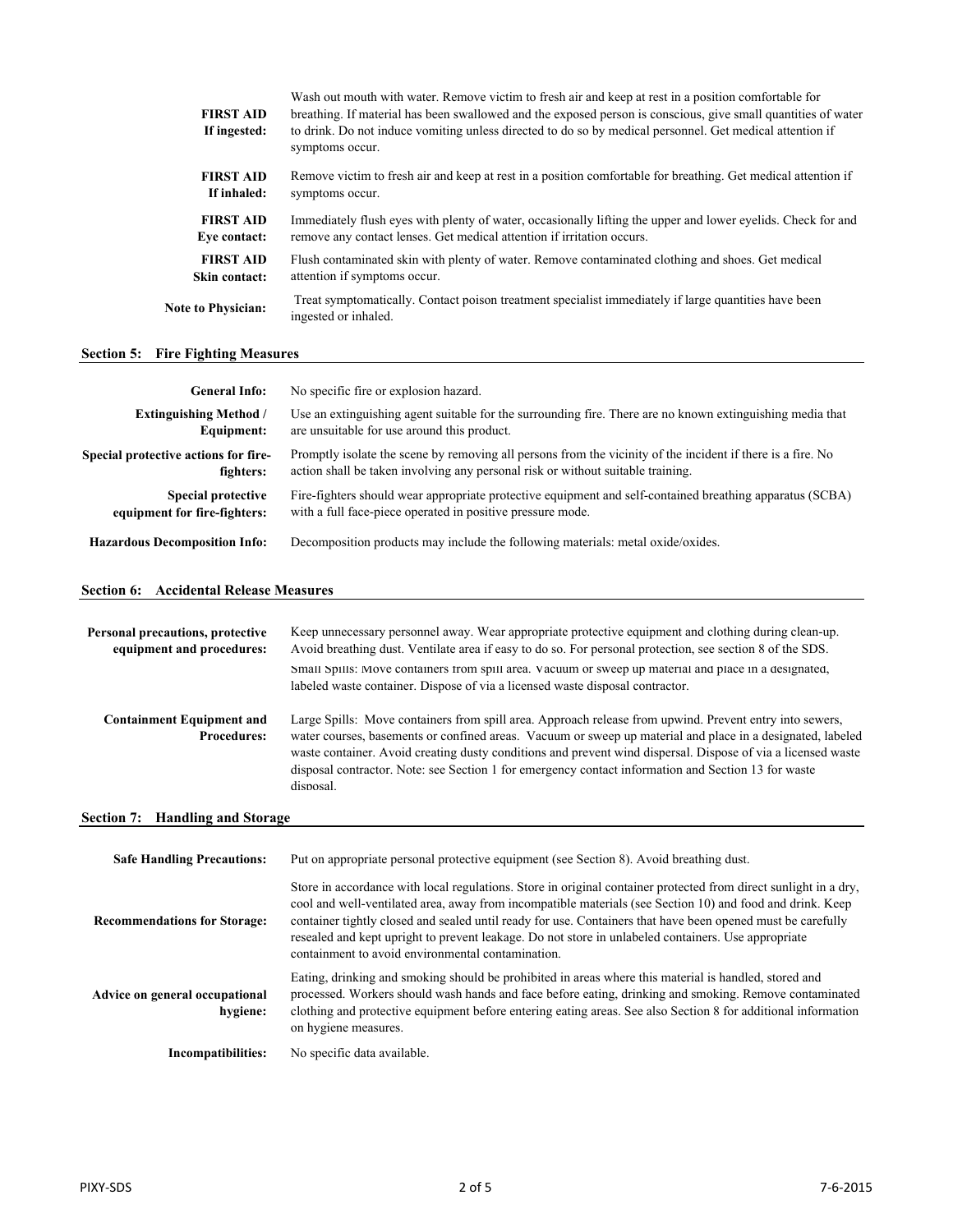# **Section 8: Exposure Control / Personal Protection**

| <b>General / Engineering Controls:</b>     | Use only with adequate ventilation. If user operations generate dust, fumes, gas, vapor or mist, use process<br>enclosures, local exhaust ventilation or other engineering controls to keep worker exposure to airborne<br>contaminants below any recommended or statutory limits.                                                                                                                                                                   |
|--------------------------------------------|------------------------------------------------------------------------------------------------------------------------------------------------------------------------------------------------------------------------------------------------------------------------------------------------------------------------------------------------------------------------------------------------------------------------------------------------------|
| <b>Environmental exposure</b><br>controls: | Emissions from ventilation or work process equipment should be checked to ensure they comply with the<br>requirements of environmental protection legislation. In some cases, fume scrubbers, filters or engineering<br>modifications to the process equipment will be necessary to reduce emissions to acceptable levels.                                                                                                                           |
| <b>Work Clothing:</b>                      | Personal protective equipment for the body should be selected based on the task being performed and the<br>risks involved and should be approved by a specialist before handling this product.                                                                                                                                                                                                                                                       |
| <b>Eye/face protection:</b>                | Safety eyewear complying with an approved standard should be used when a risk assessment indicates this is<br>necessary to avoid exposure to liquid splashes, mists, gases or dusts. If contact is possible, the following<br>protection should be worn, unless the assessment indicates a higher degree of protection: safety glasses with<br>sideshields. If operating conditions cause high dust concentrations to be produced, use dust goggles. |
| <b>Skin Protection:</b>                    | Appropriate footwear and any additional skin protection measures should be selected based on the task being<br>performed and the risks involved and should be approved by a specialist before handling this product.                                                                                                                                                                                                                                 |
| <b>Respiratory Protection:</b>             | In case of inadequate ventilation wear respiratory protection. Respirator selection must be based on known<br>or anticipated exposure levels, the hazards of the product and the safe working limits of the selected<br>respirator. Use a properly fitted, air-purifying or airfed respirator complying with an approved standard if a<br>risk assessment indicates this is necessary.                                                               |
| <b>Hygiene measures:</b>                   | Wash hands, forearms and face thoroughly after handling chemical products, before eating, smoking and<br>using the lavatory and at the end of the working period. Appropriate techniques should be used to remove<br>potentially contaminated clothing. Wash contaminated clothing before reusing. Ensure that eyewash stations<br>and safety showers are close to the workstation location.                                                         |

| <b>Substances with Exposure Limits</b> | CAS#             | <b>Exposure Limits</b>                                                                           |
|----------------------------------------|------------------|--------------------------------------------------------------------------------------------------|
|                                        |                  | <b>OSHA PEL (United States, 2/2013).</b> TWA: 15 $mg/m3$ 8 hours. Form: Total dust               |
| Titanium Dioxide                       | $13463 - 67 - 7$ | <b>OSHA PEL 1989 (United States, 3/1989).</b> TWA: $10 \text{ mg/m}^3$ 8 hours. Form: Total dust |
|                                        |                  | ACGIH TLV (United States, $4/2014$ ). TWA: 10 mg/m <sup>3</sup> 8 hours.                         |

# **Section 9: Physical and Chemical Properties**

| <b>Physical State:</b>   | Solid [Powder] | <b>Melting Point:</b>       | Not available  |
|--------------------------|----------------|-----------------------------|----------------|
| Color:                   | White          | <b>Boiling Point/Range:</b> | Not available  |
| Oder:                    | Oderless       | pH:                         | Not Tested     |
| <b>Relative Density:</b> | 2.51           | <b>Flash Point:</b>         | Not applicable |
| VOC %                    | $0\%$          | <b>Lower Flam Limits:</b>   | Not tested     |

#### **Section 10: Stability and Reactivity**

| <b>Stability/Reactivity:</b>                  | The product is stable. There is no specific test data related to reactivity of this product or its ingredients. |
|-----------------------------------------------|-----------------------------------------------------------------------------------------------------------------|
| <b>Possibility of hazardous</b><br>reactions: | Under normal conditions of storage and use, hazardous reactions will not occur.                                 |
| Incompatible materials:                       | No specific data.                                                                                               |
| <b>Decomposition products:</b>                | Under normal conditions of storage and use, hazardous decomposition products should not be produced.            |

#### **Section 11: Toxicological Information**

## **Toxicological Information (contained substances)**

| <b>Hazardous substance</b>    | леп | ADC                        | <b>ATTEND</b> |
|-------------------------------|-----|----------------------------|---------------|
| (name)                        | љпа | $\bm{m}$                   | 19. L.L       |
| cran *<br>. Dioxide<br>tanıum | -   | $\gamma$ <sub>L</sub><br>∠ |               |

**Acute Toxicity**<br>(Conclusion/Summary):

No known significant effects or critical hazards.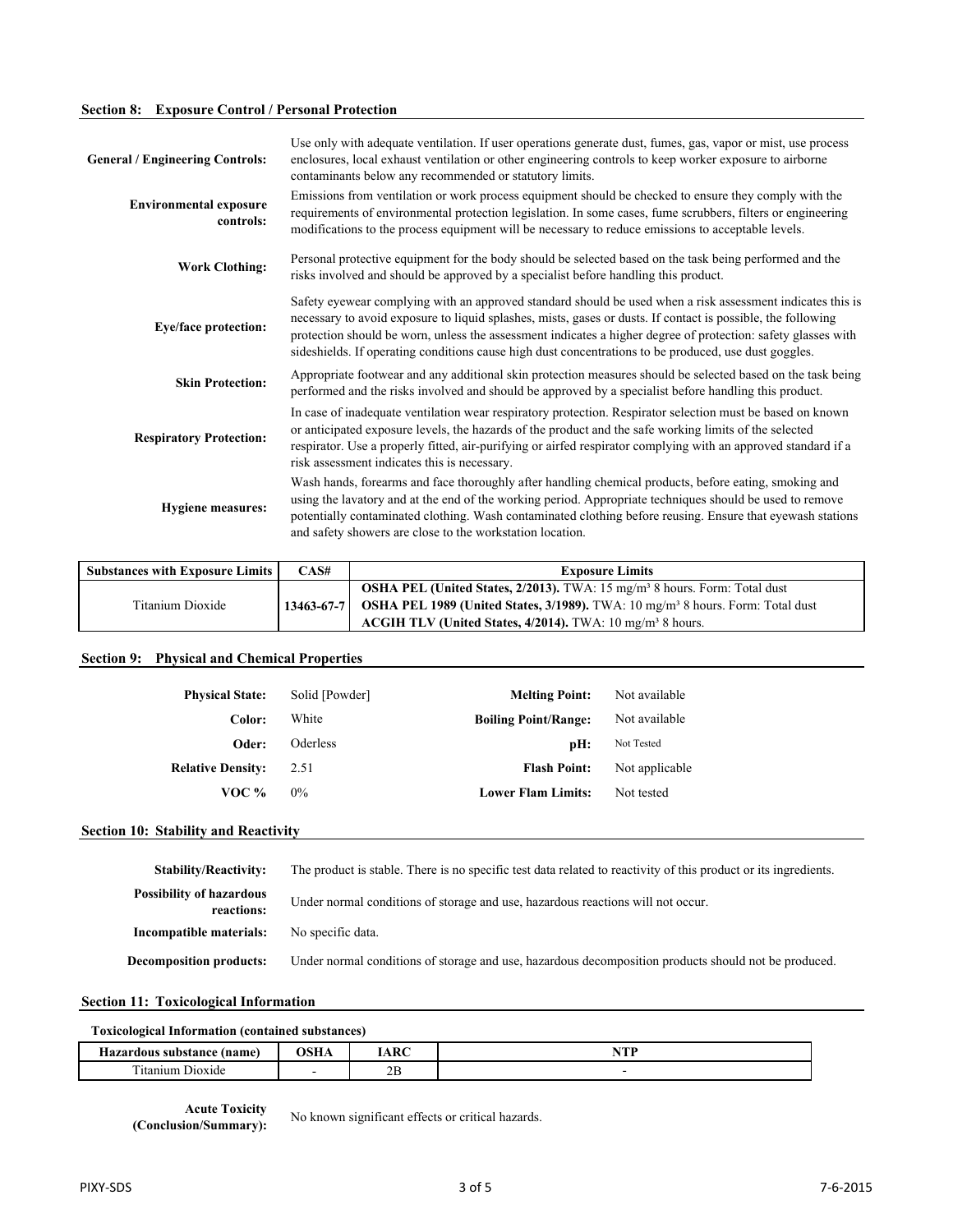| <b>Likely Routes of Exposure:</b>                                                   | Not available.                                                                                                                                                                                                                                                                                                                                                                                                                    |  |
|-------------------------------------------------------------------------------------|-----------------------------------------------------------------------------------------------------------------------------------------------------------------------------------------------------------------------------------------------------------------------------------------------------------------------------------------------------------------------------------------------------------------------------------|--|
| <b>Potential Acute Health Effects:</b>                                              | Eye Contact: Exposure to airborne concentrations above statutory or recommended exposure limits may<br>cause irritation of the eyes. <b>Inhalation:</b> Exposure to airborne concentrations above statutory or<br>recommended exposure limits may cause irritation of the nose, throat and lungs. Skin Contact: No known<br>significant effects or critical hazards. Injestion: No known significant effects or critical hazards. |  |
| Symptoms related to the<br>physical, chemical and<br>toxicological characteristics: | Eye Contact: Adverse symptoms may include irritation $\&$ redness. Inhalation: Adverse symptoms may<br>include respiratory tract irritation, coughing. Skin Contact: No specific data. Injestion: No specific data.                                                                                                                                                                                                               |  |
| <b>Potential Chronic Health Effects:</b>                                            |                                                                                                                                                                                                                                                                                                                                                                                                                                   |  |
| General:                                                                            | Repeated or prolonged inhalation of dust may lead to chronic respiratory irritation.                                                                                                                                                                                                                                                                                                                                              |  |
| Carcinogenicity or mutagenicity:                                                    | No known significant effects or critical hazards.                                                                                                                                                                                                                                                                                                                                                                                 |  |
| <b>Other Notes:</b>                                                                 | No known significant effects or critical hazards for teratogenicity, developmental, or fertility effects.                                                                                                                                                                                                                                                                                                                         |  |
| <b>Section 12: Ecological Information</b>                                           |                                                                                                                                                                                                                                                                                                                                                                                                                                   |  |

#### **Persistance and Degradability: Mobility in Soil:** Not available. Not available.

**Bioaccumulative potential:** Not available.

| <b>Product/Ingredient</b> | Result                                      | <b>Species / Exposure</b>                                 |
|---------------------------|---------------------------------------------|-----------------------------------------------------------|
| Titanium Dioxide          | Acute $EC50 > 1000000 \mu g/l$ Fresh water  | Daphnia - Daphnia magna / 48 hours                        |
|                           | Acute LC50 20000 mg/l Fresh water           | Daphnia - Daphnia magna - Neonate / 48 hours              |
|                           | Acute LC50 5.5 ppm Fresh water              | Daphnia - Daphnia magna - Juvenile (Fledgling,            |
|                           |                                             | Hatchling, Weanling) / 48 hours                           |
|                           | Acute $LC50 > 1000000 \mu g/l$ Marine water | Fish - Fundulus heteroclitus / 96 hours                   |
|                           | Chronic NOEC 1 ppm Fresh water              | Daphnia - Daphnia magna - Juvenile (Fledgling, Hatchling, |
|                           |                                             | Weanling) $/48$ hours                                     |
|                           | Chronic NOEC 500 ppm Fresh water            | Daphnia - Daphnia magna - Juvenile (Fledgling,            |
|                           |                                             | Hatchling, Weanling) / 48 hours                           |
|                           |                                             |                                                           |

## **Section 13: Disposal Information**

**Disposal Methods:** The generation of waste should be avoided or minimized wherever possible. Disposal of this product, solutions and any by-products should at all times comply with therequirements of environmental protection and waste disposal legislation and any regional local authority requirements. Dispose of surplus and nonrecyclable products via a licensed waste disposal contractor. Waste should not be disposed of untreated to the sewer unless fully compliant with the requirements of all authorities with jurisdiction. Waste packaging should be recycled. Incineration or landfill should only be considered when recycling is not feasible. This material and its container must be disposed of in a safe way. Empty containers or liners may retain some product residues. Avoid dispersal of spilled material and runoff and contact with soil, waterways, drains and sewers.

## **Section 14: Transport Information**

| DOT:                                      | Not regulated for transport.                                                                                                                                                                                  |  |
|-------------------------------------------|---------------------------------------------------------------------------------------------------------------------------------------------------------------------------------------------------------------|--|
| <b>IMO/IMDG:</b>                          | Not regulated for transport.                                                                                                                                                                                  |  |
| IATA:                                     | Not regulated for transport.                                                                                                                                                                                  |  |
| Special precautions for user:             | Transport within user's premises: always transport in closed containers that are upright and secure. Ensure<br>that persons transporting the product know what to do in the event of an accident or spillage. |  |
| <b>Section 15: Regulatory Information</b> |                                                                                                                                                                                                               |  |

| TSCA:                     | All components listed on the TSCA 8(b) inventory. |  |
|---------------------------|---------------------------------------------------|--|
| U.S. Federal regulations: | Clean Water Act (CWA) 311: sodium hydroxide       |  |
| <b>SARA 313</b>           | None identified                                   |  |